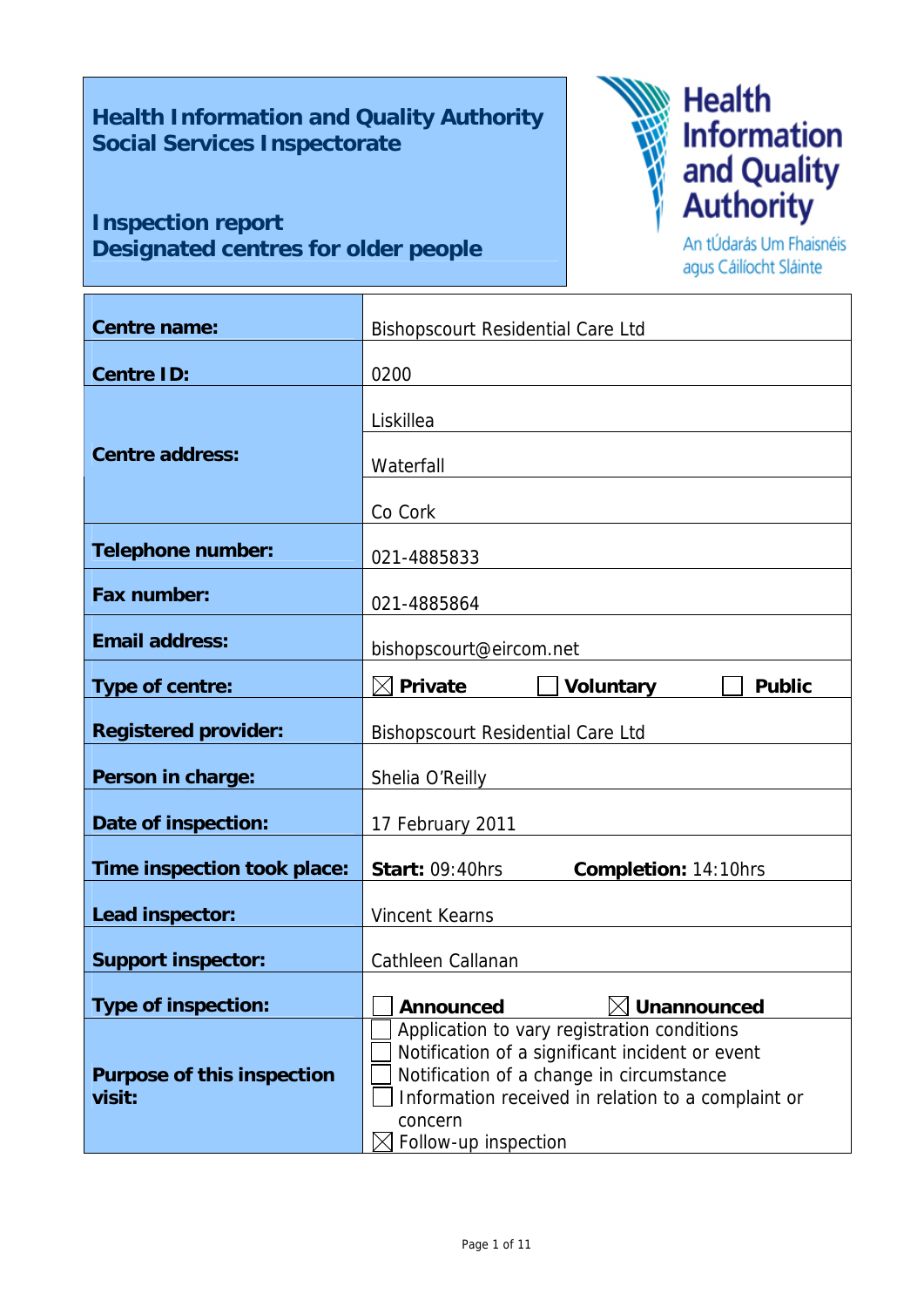## **About inspection**

The purpose of inspection is to gather evidence on which to make judgments about the fitness of the registered provider and to report on the quality of the service. This is to ensure that providers are complying with the requirements and conditions of their registration and meet the Standards, that they have systems in place to both safeguard the welfare of service users and to provide information and evidence of good and poor practice.

In assessing the overall quality of the service provided, inspectors examine how well the provider has met the requirements of the Health Act 2007, the Health Act 2007 (Care and Welfare of Residents in Designated Centers for Older People) Regulations 2009 and the National Quality Standards for Residential Care Settings for Older People in Ireland.

Additional inspections take place under the following circumstances:

- To follow up on specific matters arising from a previous inspection to ensure that the action required of the provider has been taken
- Following a change in circumstances; for example, following a notification to the Health Information and Quality Authority's Social Services Inspectorate that a provider has appointed a new person in charge
- Arising from a number of events including information received in relation to a concern/complaint or notification to the SSI of a significant event affecting the safety or well-being of residents
- To randomly "spot check" the service.

All inspections can be announced or unannounced, depending on the reason for the inspection and may take place at any time of day or night.

All inspection reports produced by the Health Information and Quality Authority will be published. However, in cases where legal or enforcement activity may arise from the findings of an inspection, the publication of a report will be delayed until that activity is resolved. The reason for this is that the publication of a report may prejudice any proceedings by putting evidence into the public domain.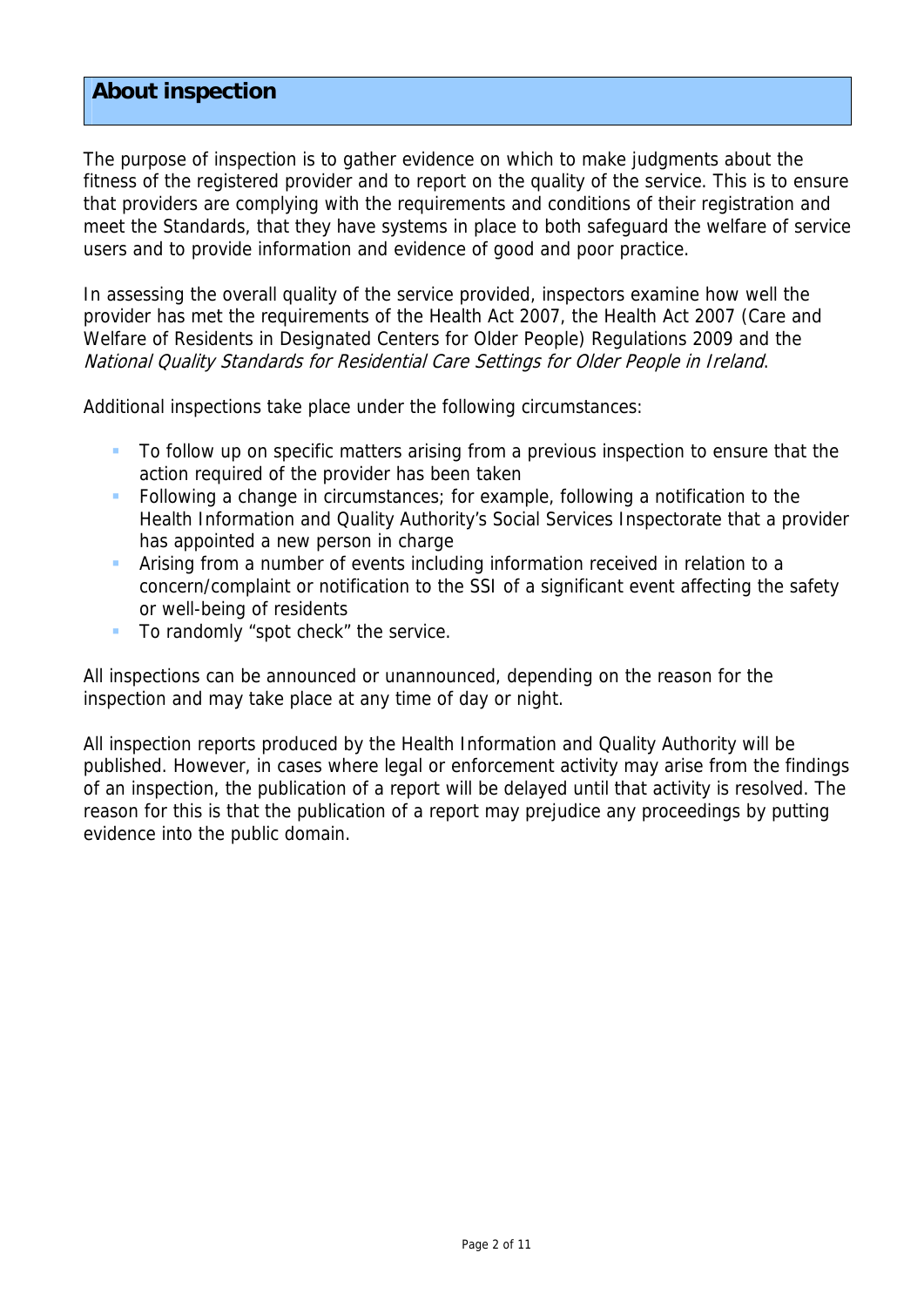## **About the centre**

#### **Description of services and premises**

Bishopscourt Residential Care Ltd has a capacity for 60 residents and caters for older people, including dementia. The centre also provides respite and convalescent care to older people. At the time of inspection there were 60 older people in residence. There were 24 residents with dementia.

The centre is a single-storey, purpose-built centre situated on three acres of land. At the front of the building there are landscaped gardens and footpaths for residents and visitors to go for walks. There is also plenty of car parking space.

The centre consists of two wings: Heather and Fuschia. In Fuschia wing there are 30 single bedrooms. In Heather wing there are 12 twin and six single bedrooms. All rooms have en suite shower, toilet and wash-hand basin. There is one assisted toilet near communal areas. A nurses' station is located in each wing.

There are four internal sitting rooms as well as secure outdoor gardens with seating which can be accessed from Heather wing. A covered walkway approximately 50 metres long links each end of Heather wing. The ledges contain potted plants brought in from home by residents. The dining room is located centrally and is divided into two areas for those who need assistance and those who eat independently: it is secured by key-pad entry. The kitchen is directly off the dining room. There is a dedicated room for the hairdresser to attend to residents' appointments. It is fitted with two sinks and a bath (the bath is not used).

| Date centre was first established:             | 1998 |
|------------------------------------------------|------|
|                                                |      |
| Number of residents on the date of inspection: | -60  |
| Number of vacancies on the date of             |      |
| inspection:                                    |      |

| Dependency level of current<br><b>Residents</b> | <b>Max</b> | <b>High</b> | <b>Medium</b> | Low |
|-------------------------------------------------|------------|-------------|---------------|-----|
| <b>Number of residents</b>                      |            | 19          | 38            |     |

#### **Location**

Bishopscourt Residential Care Ltd is located within a cluster of houses in a rural setting off the N71 heading west from Cork city to Bandon. It is four miles from Bishopstown. Access is via a narrow road and the centre is well signposted.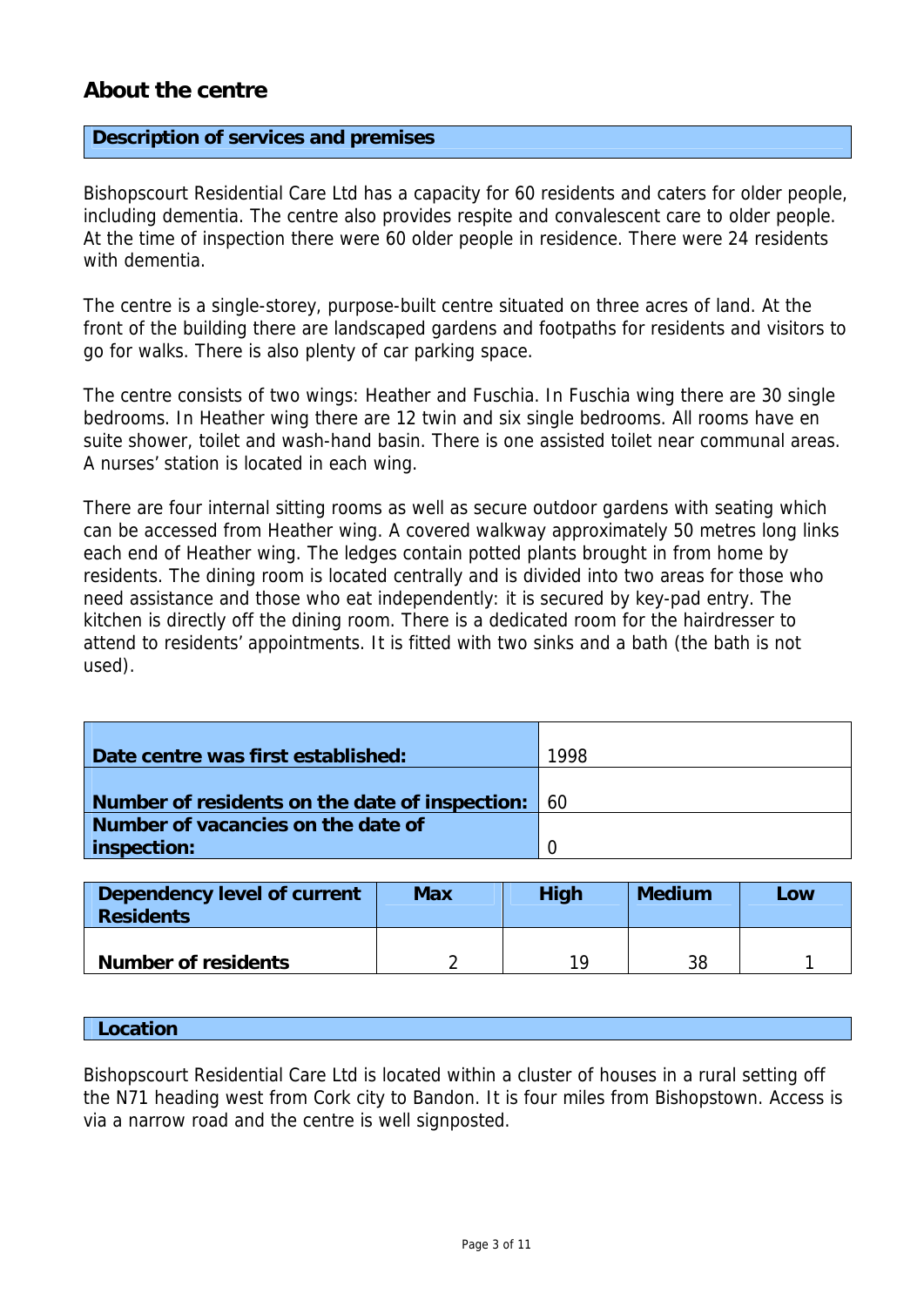| <b>Staff designation Person</b>                           | in<br>Charge | <b>Nurses</b> | Multi-<br>task<br><b>Attend</b><br>ants | Catering<br>staff | <b>Cleaning</b><br>and<br>laundry<br>staff | <b>Admin</b><br>staff | <b>Other</b><br>staff |
|-----------------------------------------------------------|--------------|---------------|-----------------------------------------|-------------------|--------------------------------------------|-----------------------|-----------------------|
| <b>Number of staff</b><br>on duty on day<br>of inspection |              |               |                                         |                   |                                            |                       |                       |

#### **Management structure**

Bishopscourt Residential Care Ltd is a limited company with four directors. Catherine O'Connor was nominated by the directors as the Register Provider. The remaining two directors have no operational role in the running of the business other than major decision making such as the approval of significant amounts of expenditure.

The Person in Charge (PIC) is Sheila O'Reilly who is in post since September 2010.

The building was initially built by the current directors as a 20 bed facility and opened in 1998; it then extended over the years to a 60 bed facility.

There are 45 members of staff in total. All carers and nurses report to the person in charge. In her absence, these staff report to a senior nurse, Ligimol George. All other staff report to the provider.

## **Background**

The previous inspection was an announced registration inspection conducted over two days on 15 June 2010 and 16 June 2010 and the inspection reference is 687.

This inspection was the centre's second inspection undertaken by the Health Information and Quality Authority. This second inspection was to follow up on the actions outlined in the inspection of 15 June 2010 and 16 June 2010.

#### **The main measures identified from the previous inspection were:**

There were significant issues to be resolved in relation to the establishment of a quality system for reviewing and improving the quality and safety of care provided to residents, staffing levels and management of complaints. Other significant required improvements were in relation to restraint practices, the management of allegations of elder abuse, medication management, staff qualifications and training.

A number of other improvements were also required, relating to:

- **PEDFIDENT** processes for the safekeeping of residents' finances
- **F** residents' dining experience
- care planning for residents' social needs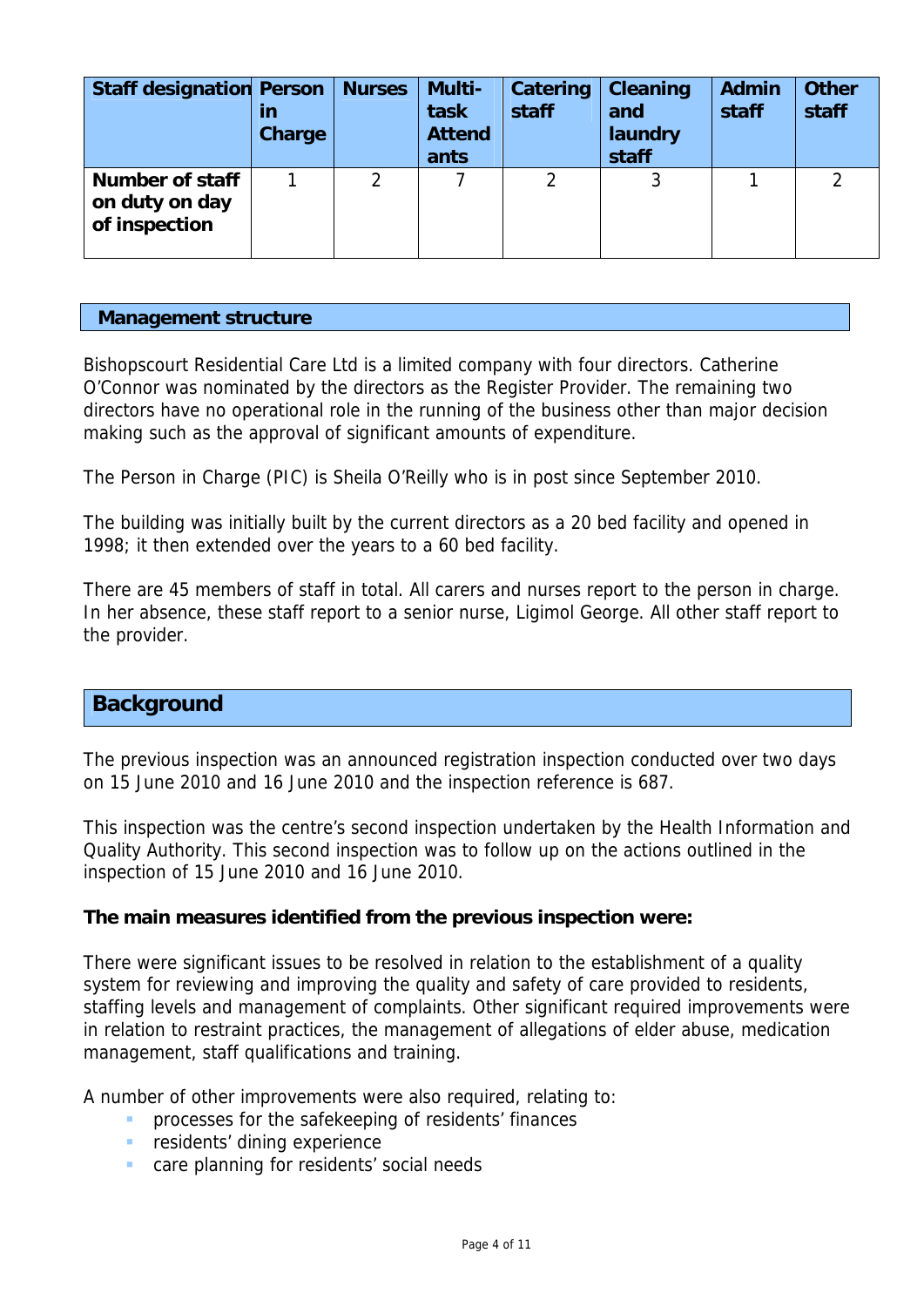- **access to a dietician**
- **F** referrals made to peripatetic services
- visual elements "cues" of the premises for residents with cognitive impairment
- **information to be obtained with respect to staff working in the centre.**

## **Summary of findings from the follow up inspection**

Inspectors found evidence that the provider has implemented all the actions as required under the registration inspection. Inspectors met with residents and staff. They reviewed and examined relevant documents such as staff rosters, policies, minutes of meetings and resident care plans. Inspectors viewed the alterations and improvements that had been made as a result of the requirements of the Health Act 2007 (Care and Welfare of Residents in Designated Centres for Older People) Regulations 2009 (as amended). They spent time sitting with residents and observing practice to gain a greater insight into residents' experience of the service.

Inspectors spoke to the appointed person in charge, who demonstrated that she was committed to the welfare and wellbeing of the residents and that she is endeavouring to provide effective leadership for staff. Staff also demonstrated that they were committed to the residents and there are good working relationships between staff and management.

## **Actions reviewed on inspection:**

The issues covered on inspection relate to the actions from the registration inspection of 15 June 2010 and 16 June 2010.

## **1. Action required from previous inspection:**

Make arrangements to aim for a restraint-free environment. In doing so, document the assessment of each resident prior to any consideration of physical restraint.

The assessment must identify and consider:

- the specific medical symptom to be treated by the use of physical restraint
- the steps taken to identify the underlying physical and/or psychological causes of the medical symptom
- the alternative measures that have been taken, for how long, how recently and with what results
- the evidence that a physical restraint will benefit the symptom
- the risks involved in using the physical restraint
- the evidence that a physical restraint will benefit the symptom
- the risks involved in using the physical restraint the specific circumstances under which physical restraint is being considered
- the type of physical restraint, period of physical restraint, and location of physical restraint.

Ensure that the resident is not restrained without his/her informed consent.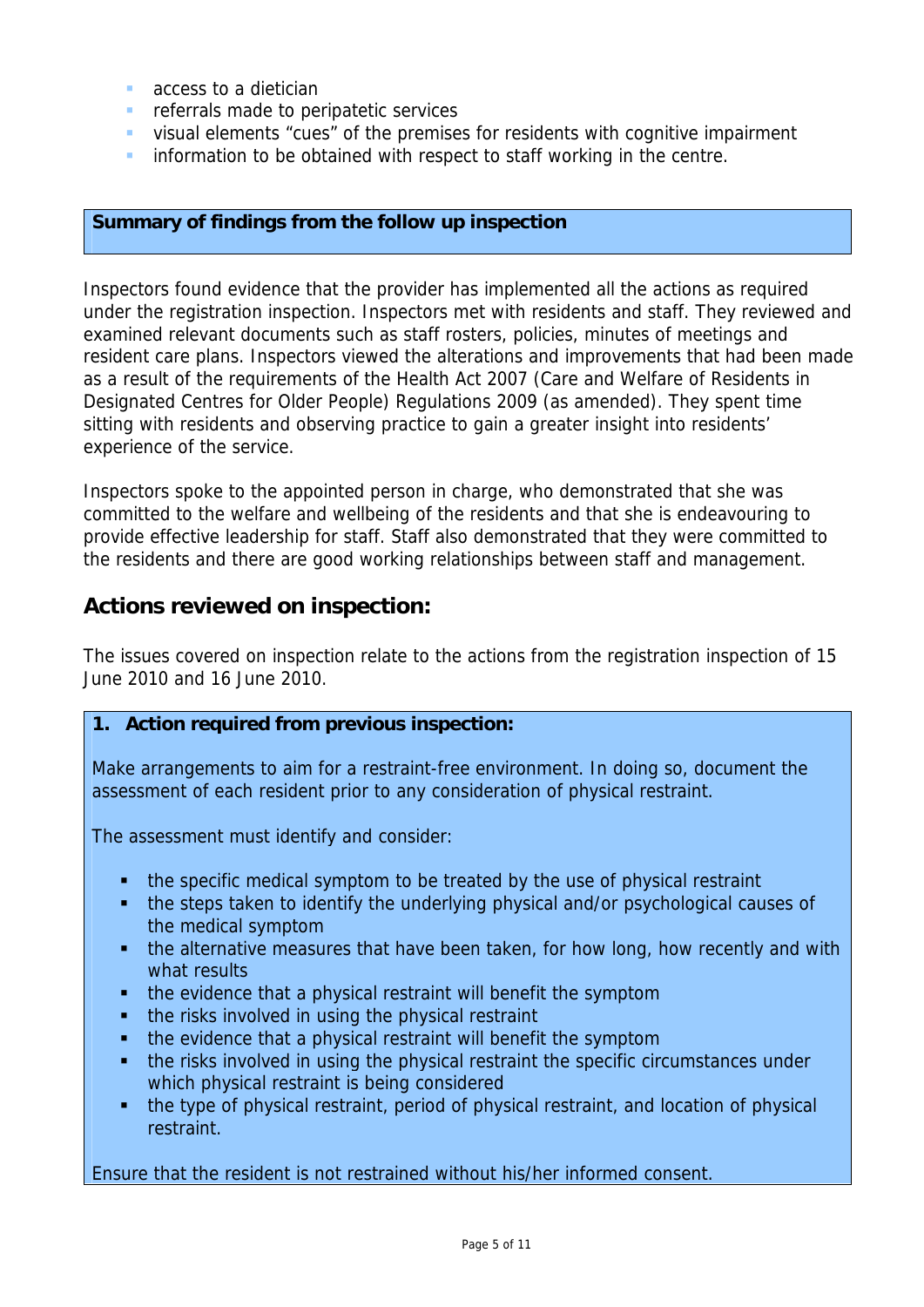## Keep a record of any occasion on which restraint is used, the nature of the restraint and its duration.

The PIC has made arrangements to promote and aim for a restraint-free environment. The PIC confirmed that she and the staff in the centre are committed to completing and documenting appropriate assessments of each resident prior to any consideration of physical restraint. The inspectors viewed documentation including residents' care plans, restraint policy and procedure documentation including a restraint register. Inspectors viewed a number of residents care plans which demonstrated that the use of restraint is recorded in each resident's care plan as appropriate, detailing the nature of the restraint and its duration.

On admission all residents are comprehensively assessed and the potential benefit of the use of restraint as an intervention forms part of this assessment.

The resident's primary nurse, in consultation with the resident's GP, identifies any underlying physical and/or psychological cause for the use of restraint. These assessments examine the alternate measures taken, the evidence that physical restraint would be effective, any risks and the specific circumstances under which physical restraint was being considered.

Every resident is further assessed at least every six weeks thereafter by their primary nurse in consultation with the person in charge and each resident's GP. In addition a restraint registrar is also maintained and managed by the PIC.

## **2. Action required from previous inspection:**

Amend the policy so that it takes into account current legal requirements and best practice initiatives.

Ensure that future incidences are fully and promptly investigated in accordance with the policies and procedures.

Within three working days, the person in charge must notify the Chief Inspector of the occurrence of any allegation, suspected or confirmed abuse of any resident.

The provider had submitted a satisfactory response to the Authority following the registration inspection of 15 June 2010 and 16 June 2010.

## **3. Action required from previous inspection:**

The procedures in place for managing complaints were not effective.

The provider must make certain that the appeals process is independent.

The provider must ensure that the nominated person for dealing with complaints maintains a record of all complaints detailing the investigation and outcome of the complaint and whether or not the resident was satisfied.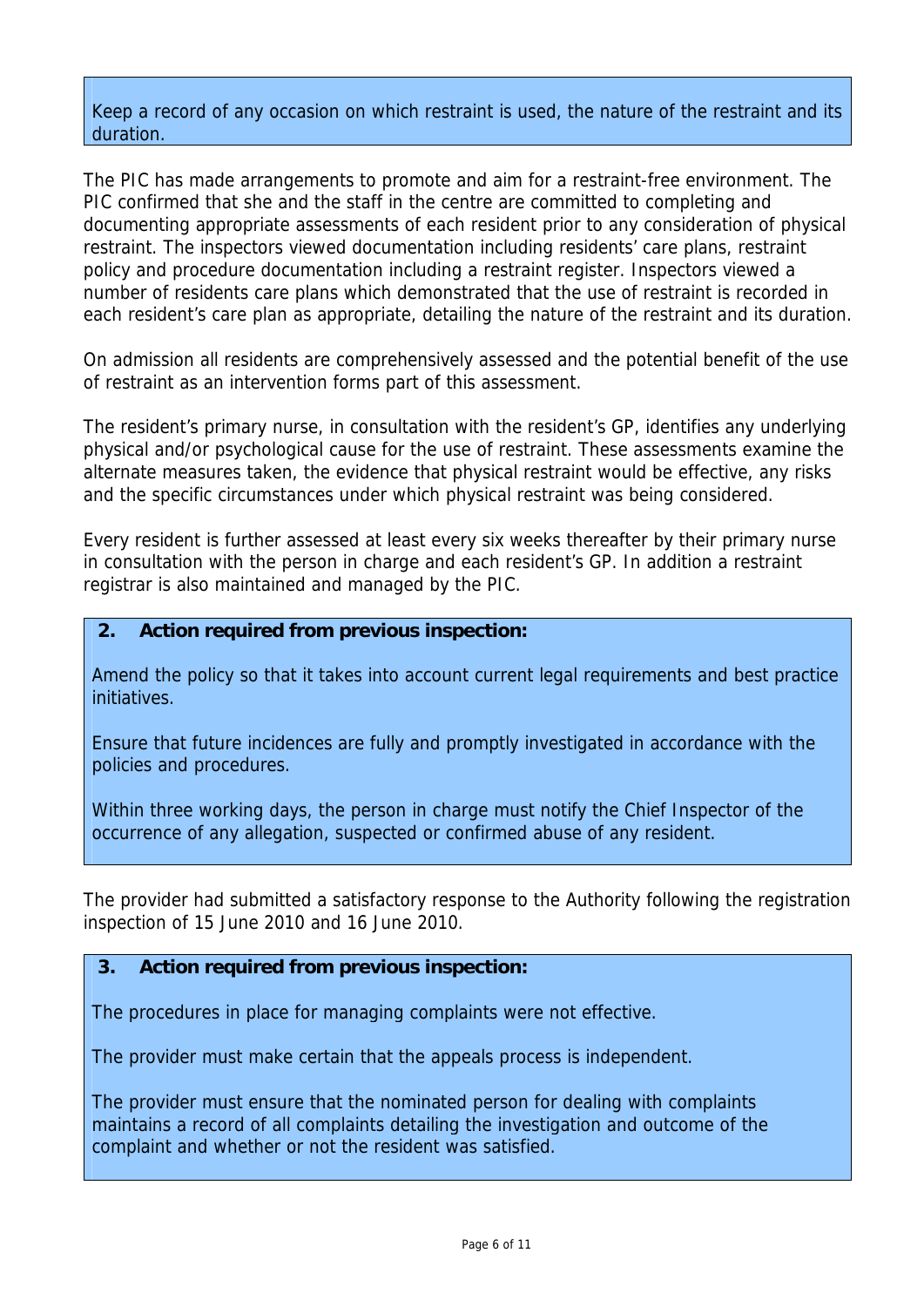Establish and maintain a system for improving the quality and safety of care provided at, and the quality of life of residents in, the designated centre, which includes the review of complaints made.

The PIC informed the inspectors that the complaint policy for the centre has been updated and this, as well as a record of complaints and the response to them, was made available to inspectors. The director of nursing is now the appeals officer; all complaints are now managed using the individualised residents' care tracking software used in the centre, which allows all complaints to be tracked and outcomes outlined.

There is a monthly review of all complaints undertaken by management that aims to ensure any improvements of care that are required are implemented. Residents' and relatives' meetings are also used to resolve appropriate complaints and the PIC outlined the manner in which a complaint had been addressed within a meeting with relatives. In addition monthly residents' committee meetings are also used as an opportunity for residents to discuss any outstanding appropriate issues.

## **4. Action required from previous inspection:**

Make arrangements to facilitate and encourage residents with dementia to communicate, including the provision of techniques such as life stories, reminiscence, reality orientation, validation, sensory equipment and music.

The inspectors were shown a dedicated space that has a number of additional features such as a projector to be used for residents' sensory visual stimulation, a music player and the use of a variety of sensory equipment for residents' use.

There is a full-time activities coordinator employed and inspectors viewed a full activities schedule in the centre. The activities coordinator provides reminiscence therapy sessions in both group and one-to-one settings for residents and a schedule of activities for residents was evident. Reality orientation is also promoted through daily interaction by all staff with residents; visual cards/cues are also available for communications with residents if necessary.

Inspectors observed that the centre is developing residents' and families' life books and memory boxes for appropriate residents. Inspectors reviewed training schedules to confirm that all care staff are receiving training in dementia and challenging behaviour.

## **5. Action required from previous inspection:**

Ensure that staff members have access to education and training to enable them to provide care in accordance with contemporary evidence-based practice.

Train all staff in the moving and handling of residents.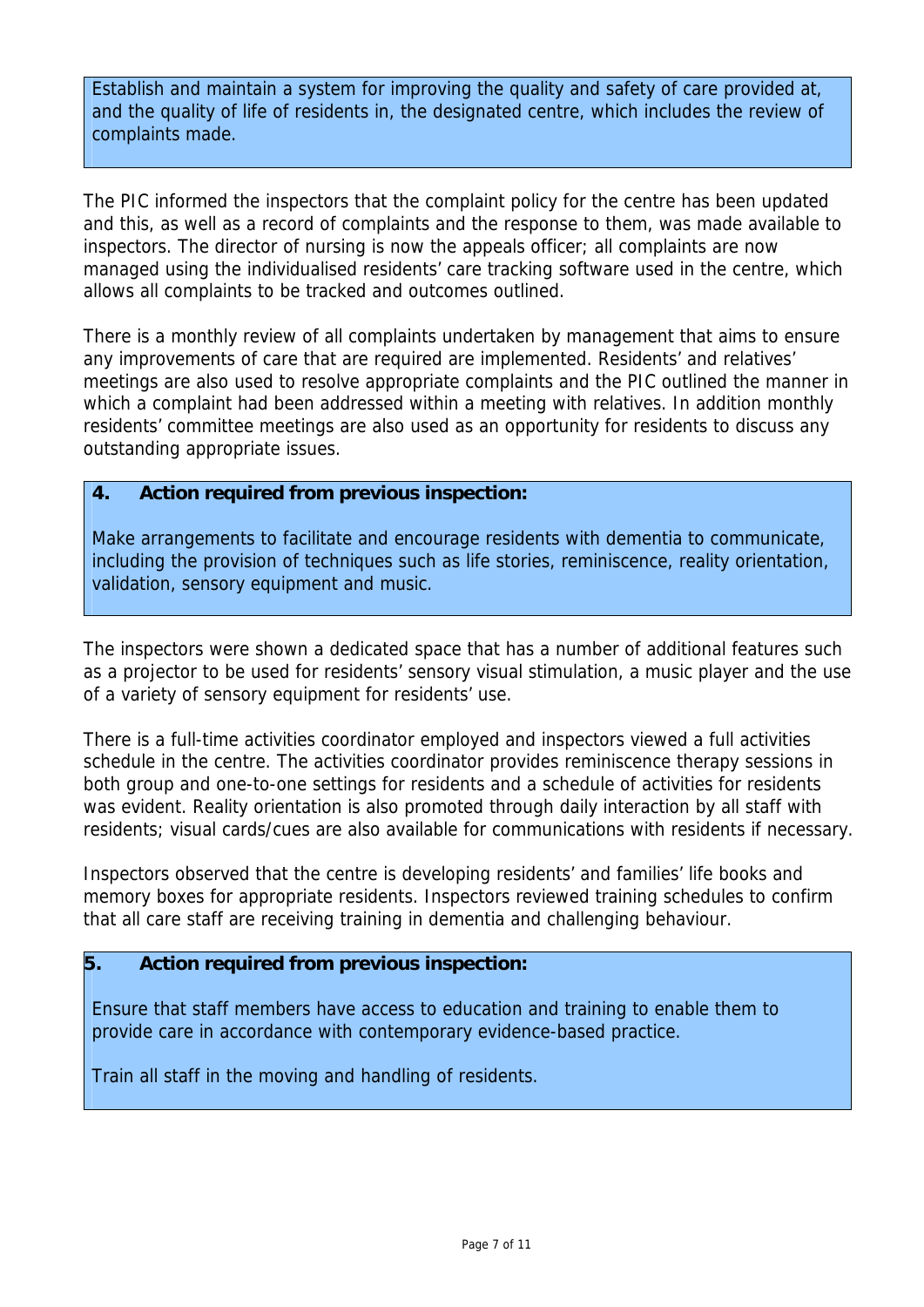The PIC presented a satisfactory staff training schedule to the inspectors which indicated that all staff have had training in dementia and challenging behaviour. Inspectors also saw records confirming that all staff have had updated training in manual handling.

The PIC is qualified with an MA in gerontology and has received approval to run An Bord Altranais Category 1 courses for all staff in the centre. The centre has a training policy and a complete training schedule has been devised staff for the coming year. This policy also includes supporting staff to obtain the FETAC Level 5 National Certificate in Healthcare Support and a schedule of staff who are attending or will attend the next course.

## **6. Action required from previous inspection:**

Ensure that at all times the numbers of staff and skill mix of staff are appropriate to the assessed needs of residents, and the size and layout of the centre.

The provider had submitted a satisfactory response to the Authority following the registration inspection of 15 June 2010 and 16 June 2010.

## **7. Action required from previous inspection:**

The registered provider must ensure written policies and procedures relating to residents' personal property and possessions are operational.

The person in charge must ensure that a record is kept of each resident's personal property signed by the resident and this record must be kept up to date.

The PIC confirmed that there is a written policy and procedure relating to residents' personal property and possessions which is operated using the EPICARE system and evidence of this was available to inspectors.

The PIC was able to provide a record of each resident's personal property signed by the resident and kept up to date.

## **8. Action required from previous inspection:**

The person in charge must make certain that at all times the numbers of staff are appropriate to the assessed needs of residents, and the size and layout of the centre.

This includes the staff employed to prepare meals for residents and care staff who assist with setting the dining area.

The provider must review the size and layout of the dining room so that is accessible to residents at all times, and suitable for residents' needs.

The provider must make sure that the ventilation and heating in communal areas is suitable for residents.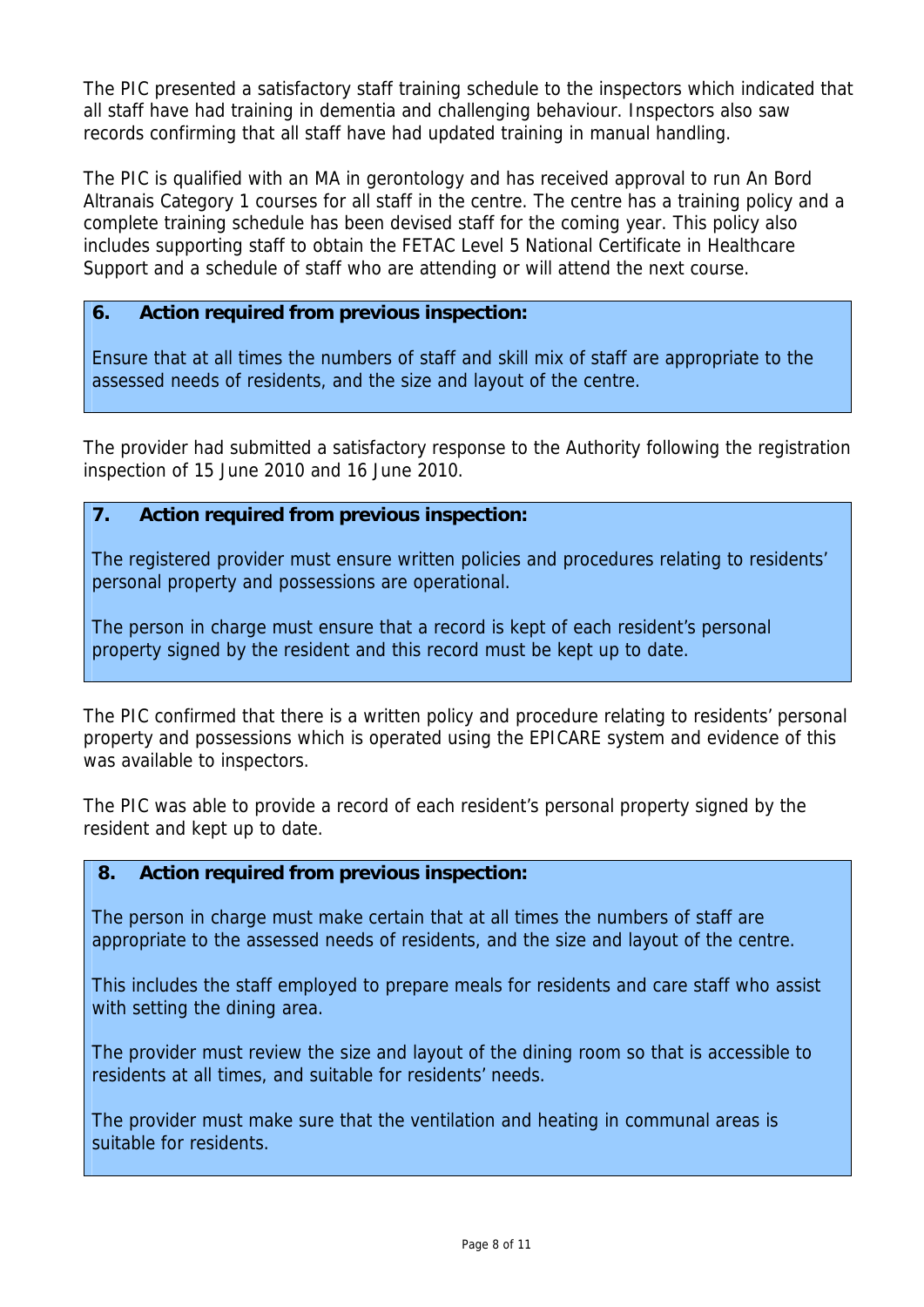The provider must make certain that communal areas, including the dining room, can be used by residents.

On inspection there was an appropriate number of staff to meet the needs of the residents.

All residents are seated before food is served; any residents requiring assistance are catered for in a designated section of the dining room.

The PIC has altered the tables and layout of the dining room so that care staff can assist residents as required and the dining experience is more comfortable. She has also created a schedule for the delivery of food from the kitchen to each table so that there are no delays and the kitchen staff are aware of each resident's order in advance.

## **9. Action required from previous inspection:**

Ensure each resident's social needs are set out in an individual care plan.

The inspectors found evidence that residents' social preferences are now included in residents' care plans and all existing care plans have been appropriately updated as required.

#### **10. Action required from previous inspection:**

Amend written operational policies to include the prescription and administration of PRN (as required) medicines to residents.

The PIC demonstrated to the inspector that written operational policies have been amended to include the prescription and administration of PRN (as required) medicines to residents.

## **11. Action required from previous inspection**:

Facilitate residents to have access to a dietician if required.

Keep records of all referrals made to specialist services.

There is a policy in place for referral of residents to specialist services via the resident's GP and in consultation with the resident's family as appropriate.

Access to dietician and other allied healthcare professionals is facilitated as required.

A record of all referrals is maintained.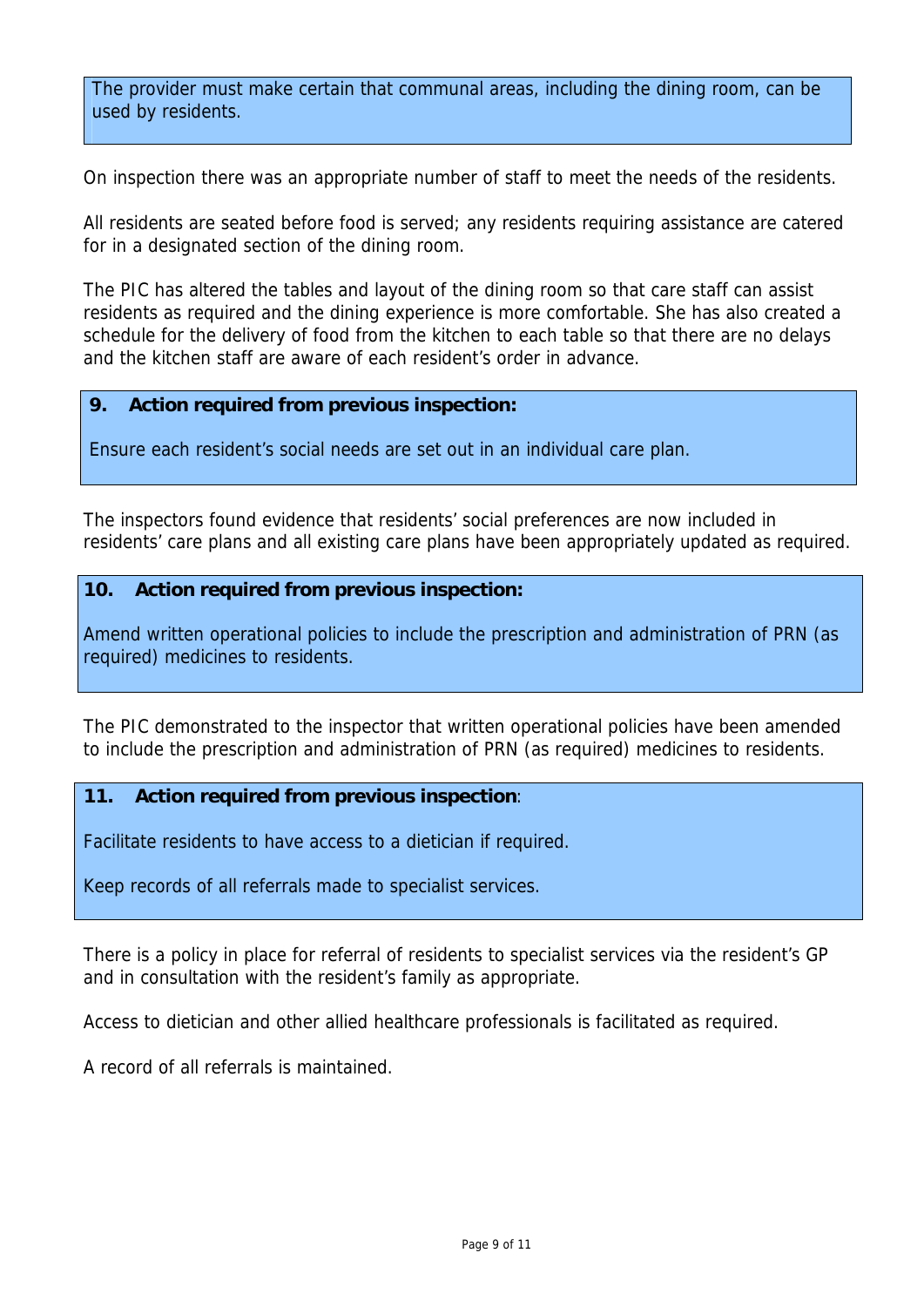#### **Closing the visit**

At the close of the inspection visit a feedback meeting was held with Sheila O'Reilly (PIC) and Paul Vassallo (General Manager) to report on the inspectors' findings, which highlighted both good practice and where improvements were needed.

#### **Acknowledgements**

The inspectors wish to acknowledge the cooperation and assistance of the residents, relatives, provider and staff during the inspection.

## **REPORT COMPILED BY**

Vincent Kearns Inspector of Social Services Social Services Inspectorate Health Information and Quality Authority

24 February 2011

| <b>Chronology of previous HIQA inspections</b> |                                                   |  |  |
|------------------------------------------------|---------------------------------------------------|--|--|
| Date of previous inspection                    | Type of inspection:                               |  |  |
|                                                |                                                   |  |  |
| 15 June 2010 and 16 June 2010                  | Registration<br>Scheduled<br>Follow up inspection |  |  |
|                                                | Announced                                         |  |  |
|                                                | Unannounced                                       |  |  |